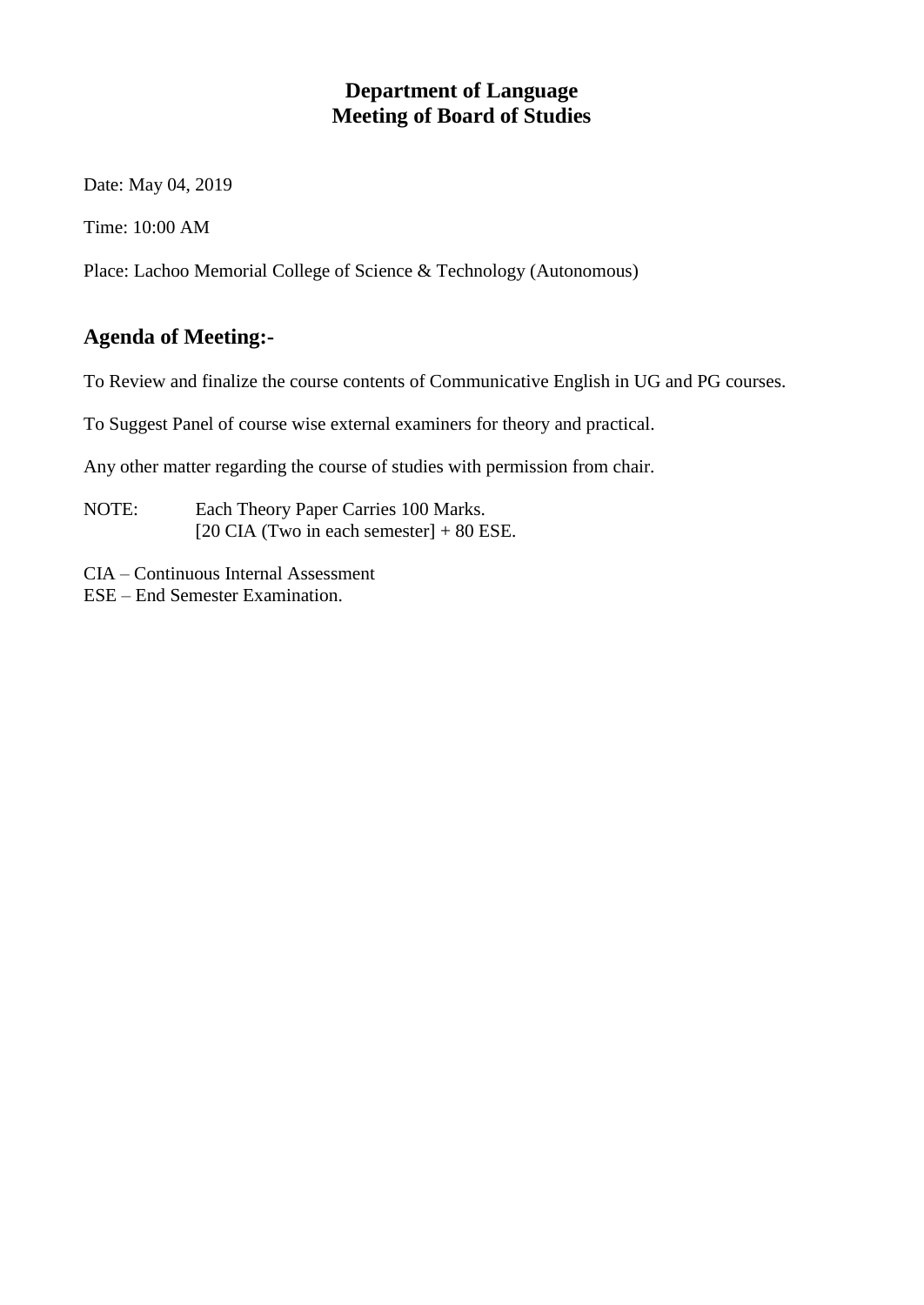## **Proposed Syllabus for B.Sc. I Semester I (2019-20) BSEN 131- Communicative English**

**Max Marks: 80**

| <b>UNIT I</b><br><b>Comprehension:</b><br>Comprehension includes understanding the language by reading and writing. Passages will be given |  |
|--------------------------------------------------------------------------------------------------------------------------------------------|--|
|                                                                                                                                            |  |
|                                                                                                                                            |  |
|                                                                                                                                            |  |
| to read and question will be asked to evaluate the level of comprehension.                                                                 |  |
| $[10]$                                                                                                                                     |  |
| <b>UNIT II</b>                                                                                                                             |  |
| Text:                                                                                                                                      |  |
| Remedial Course in English Book II                                                                                                         |  |
| Short questions based on the passage from the text will be given.<br>$[10]$                                                                |  |
| <b>UNIT III</b>                                                                                                                            |  |
| <b>Functional Grammar:</b>                                                                                                                 |  |
| Grammar will be taught in a functional, integrated and informal way, laying stress more on the usage                                       |  |
| rather than defining them                                                                                                                  |  |
| (a) Modal verbs<br>$\lceil 5 \rceil$                                                                                                       |  |
| (b) Tenses                                                                                                                                 |  |
| (c) Common Errors involving the uses of Articles, Prepositions and Tenses<br>$\lceil 5 \rceil$                                             |  |
| (d) Antonyms, synonyms, prefix and suffix<br>$\lceil 5 \rceil$                                                                             |  |
| <b>UNIT IV</b>                                                                                                                             |  |
| <b>Writing Skills</b>                                                                                                                      |  |
| (a) Letter Writing :- (Formal and Informal),                                                                                               |  |
| Various types of business and social letters and Applications<br>[10]                                                                      |  |
| (b) Report Writing:-                                                                                                                       |  |
| (Newspaper Report and Factual Reports)                                                                                                     |  |
| [10]                                                                                                                                       |  |
| <b>UNIT V</b>                                                                                                                              |  |
| (a) Paragraph Writing                                                                                                                      |  |
| (Descriptive and Factual)<br>$[10]$                                                                                                        |  |
| (b) Précis Writing                                                                                                                         |  |
| [10]                                                                                                                                       |  |
|                                                                                                                                            |  |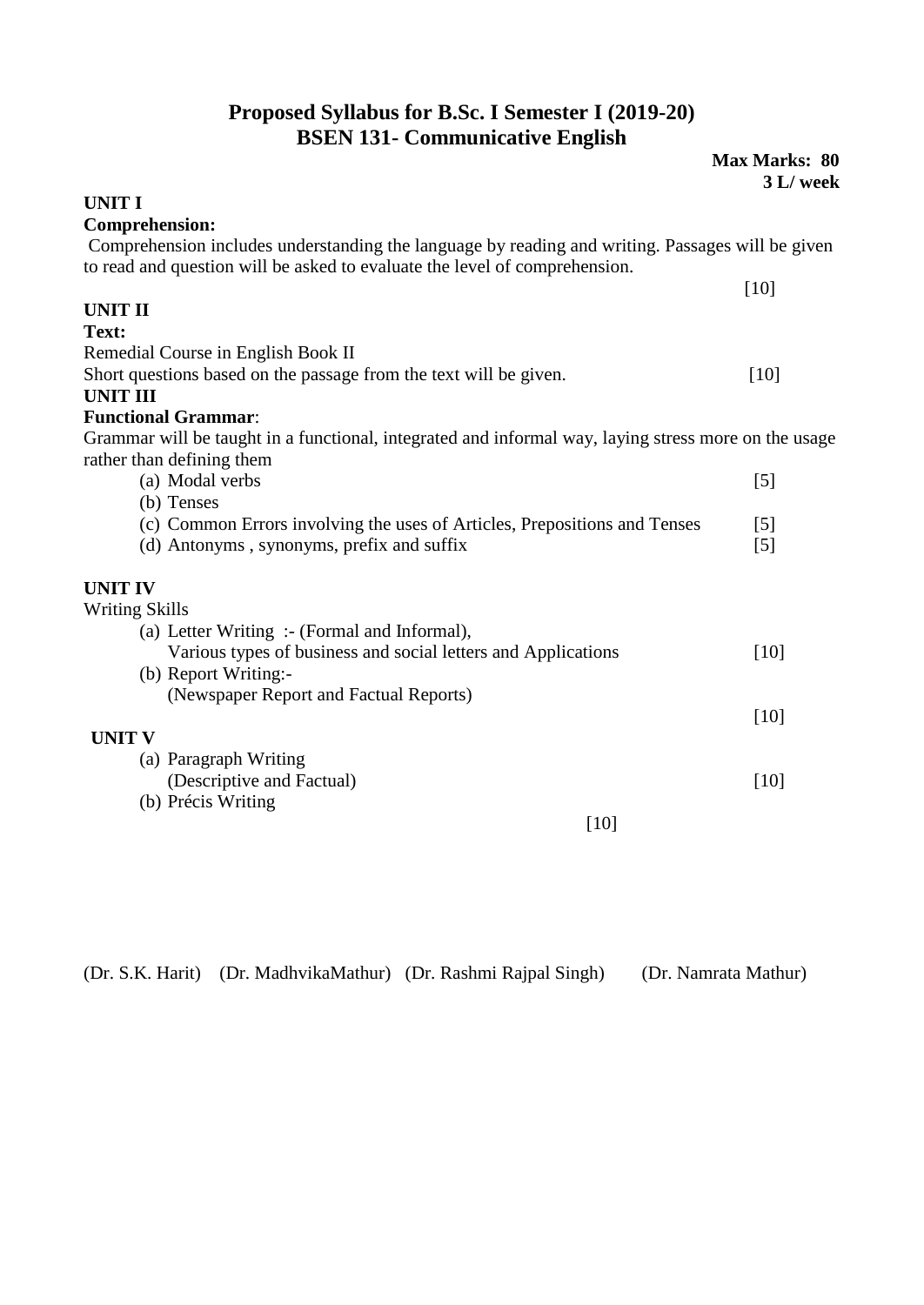## **Proposed Syllabus for B.Sc. I Semester II (2019-20) BSEN 231- Communicative English**

### **Max Marks: 80 3 L/ week**

### **UNIT I**

| 1.             | <b>Unseen Passage for Analysis</b>                                       |                    |
|----------------|--------------------------------------------------------------------------|--------------------|
|                | (Question answer, vocabulary, sentence formation, synonyms and antonyms) |                    |
|                |                                                                          | $[20]$             |
| <b>UNIT II</b> |                                                                          |                    |
|                | Grammar:                                                                 |                    |
| 1.             | Reported Speech                                                          | [5]                |
| 2.             | <b>Active and Passive Voice</b>                                          | $[5]$              |
| 3.             | <b>Subject Verb Concord</b>                                              | $\lceil 5 \rceil$  |
| 4.             | Non finite verbs: Gerunds, Infinitives, Participles                      | [5]                |
|                | <b>UNIT III</b>                                                          |                    |
| 1.             | Idioms                                                                   | [5]                |
| 2.             | <b>Phrasal Verbs</b>                                                     | $\lceil 5 \rceil$  |
| 3.             | One Word Substitution                                                    | $[5]$              |
|                | <b>UNIT IV</b>                                                           |                    |
|                | <b>Writing Skills</b>                                                    |                    |
|                | <b>Short Composition</b>                                                 | $[10]$             |
|                | Various types of Business letters                                        |                    |
| <b>UNIT V</b>  |                                                                          |                    |
|                | Job application and Resume writing                                       | $\lceil 15 \rceil$ |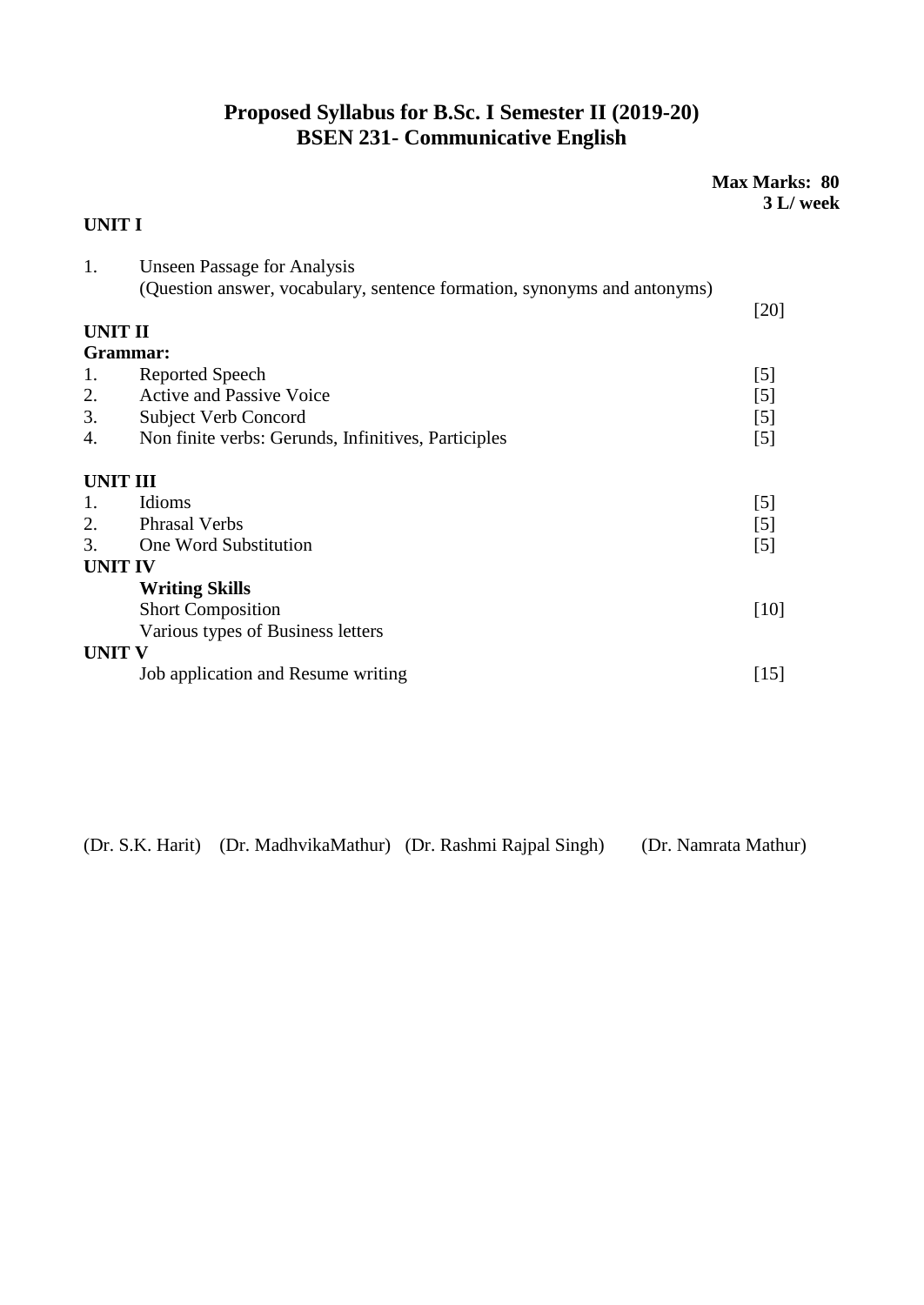# **Proposed Syllabus for B.Com. I Semester I (2019-20) B Com EN 115 - Communicative English**

|                                                                                                      | <b>Max Marks: 80</b><br>3 L/ week |
|------------------------------------------------------------------------------------------------------|-----------------------------------|
| <b>UNIT I</b>                                                                                        |                                   |
| <b>Comprehension:</b>                                                                                |                                   |
| Comprehension includes understanding the language by reading and writing. Passages will be given     |                                   |
| to read and question will be asked to evaluate the level of comprehension.                           | [10]                              |
| <b>UNIT II</b>                                                                                       |                                   |
| Text:                                                                                                |                                   |
| Remedial Course in English Book II                                                                   |                                   |
| Short questions based on the passage from the text will be given.                                    | $[10]$                            |
| <b>UNIT III</b>                                                                                      |                                   |
| <b>Functional Grammar:</b>                                                                           |                                   |
| Grammar will be taught in a functional, integrated and informal way, laying stress more on the usage |                                   |
| rather than defining them                                                                            |                                   |
| (a) Modal verbs                                                                                      | $\lceil 5 \rceil$                 |
| (b) Tenses                                                                                           | $\lceil 5 \rceil$                 |
| (c) Common Errors involving the uses of Articles, Prepositions and Tenses                            | [5]                               |
| (d) Antonyms, synonyms, prefix and suffix                                                            | $[5]$                             |
| <b>UNIT IV</b>                                                                                       |                                   |
| <b>Writing Skills</b>                                                                                |                                   |
| (c) Letter Writing :- (Formal and Informal),                                                         |                                   |
| Various types of business and social letters and Applications                                        | $[10]$                            |
| (d) Report Writing:-                                                                                 |                                   |
| (Newspaper Report and Factual Reports)                                                               |                                   |
|                                                                                                      | [10]                              |
| <b>UNIT V</b>                                                                                        |                                   |
| (c) Paragraph Writing                                                                                |                                   |
| (Descriptive and Factual)                                                                            | [10]                              |
| (d) Précis Writing                                                                                   |                                   |
|                                                                                                      | $[10]$                            |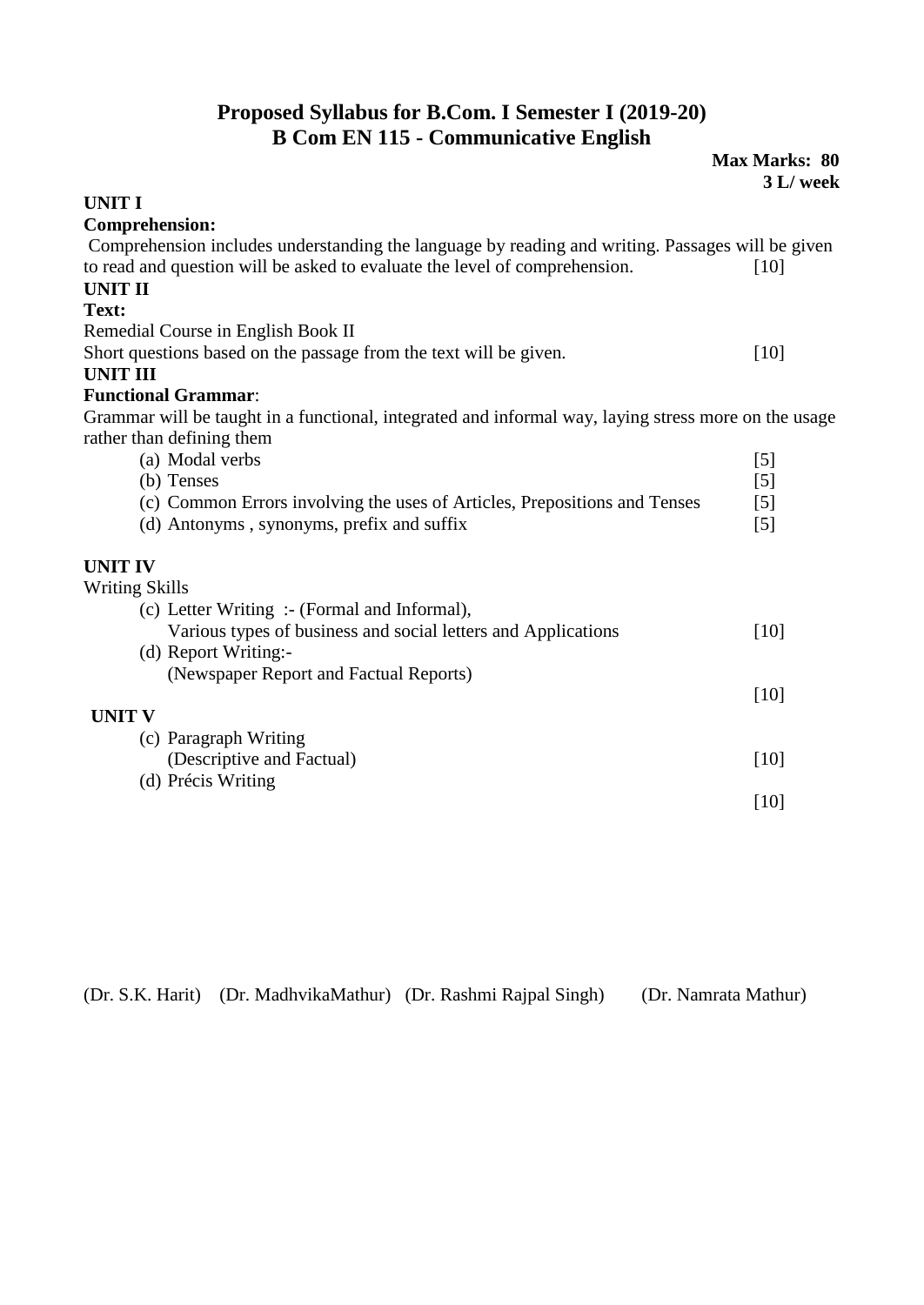# **Proposed Syllabus for B.Com. I Semester II (2019-20)**

# **B Com EN 215 - Communicative English**

|                 |                                                                          | Max Marks: 80<br>3 L/ week |
|-----------------|--------------------------------------------------------------------------|----------------------------|
| <b>UNIT I</b>   |                                                                          |                            |
| 1.              | <b>Unseen Passage for Analysis</b>                                       |                            |
|                 | (Question answer, vocabulary, sentence formation, synonyms and antonyms) | $[20]$                     |
| <b>UNIT II</b>  |                                                                          |                            |
| Grammar:        |                                                                          |                            |
| 1.              | Reported Speech                                                          | [5]                        |
| 2.              | <b>Active and Passive Voice</b>                                          | [5]                        |
| 3.              | <b>Subject Verb Concord</b>                                              | [5]                        |
| 4.              | Non finite verbs: Gerunds, Infinitives, Participle                       | [5]                        |
| <b>UNIT III</b> |                                                                          |                            |
| 1.              | Idioms                                                                   | [5]                        |
| 2.              | <b>Phrasal Verbs</b>                                                     | $\lceil 5 \rceil$          |
| 3.              | One Word Substitution                                                    | $[5]$                      |
| <b>UNIT IV</b>  |                                                                          |                            |
|                 | <b>Writing Skills</b>                                                    |                            |
|                 | <b>Short Composition</b>                                                 | $[10]$                     |
|                 | Various types of Business letters                                        |                            |
| <b>UNIT V</b>   |                                                                          |                            |
|                 | Job application and Resume writing                                       | $[15]$                     |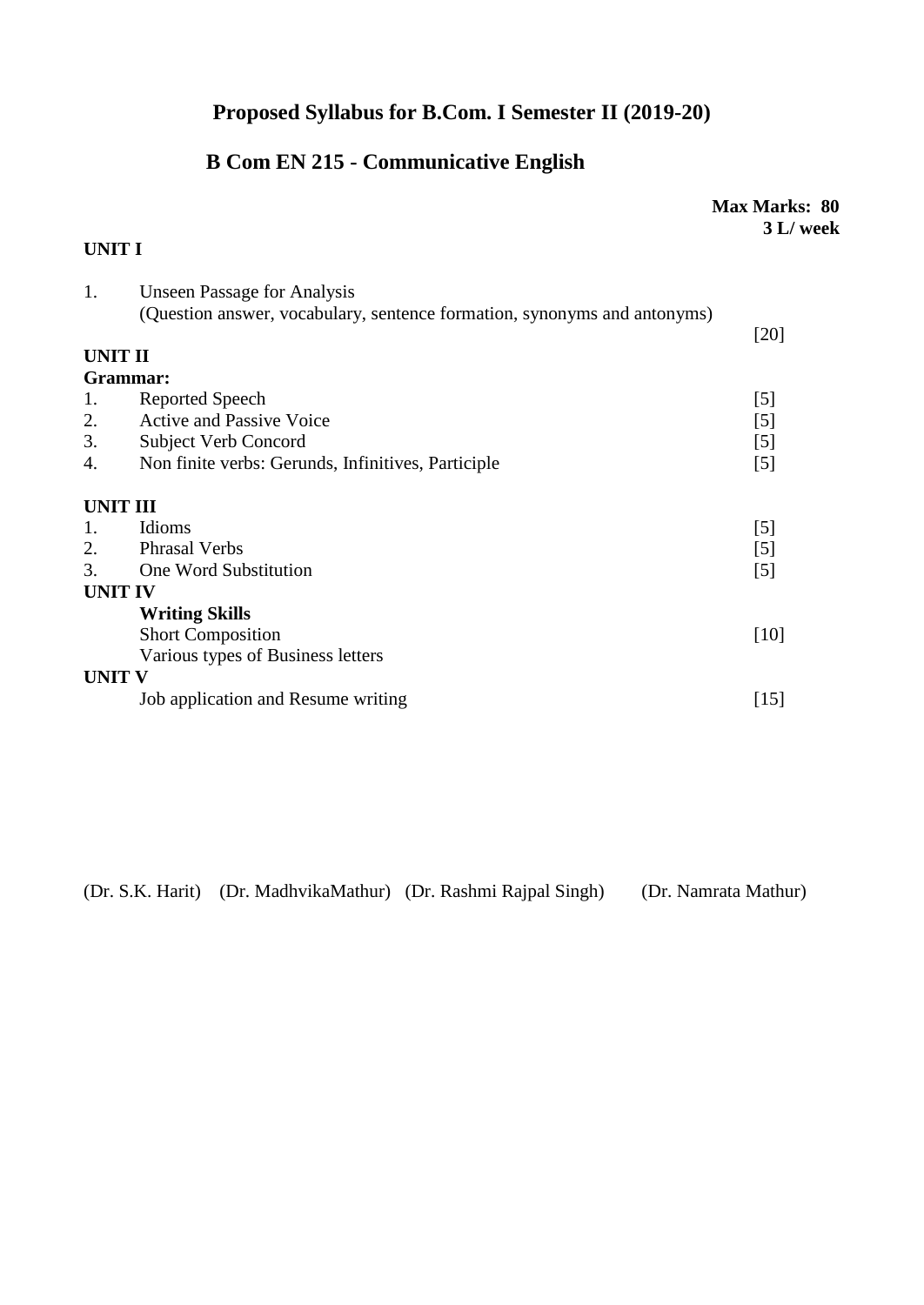## **Proposed Syllabus for B.C.A. I Semester I (2019-20) BCA-114 Communicative English**

**Max Marks : 80**

|                                                                                                      | 3 L/ week         |
|------------------------------------------------------------------------------------------------------|-------------------|
| <b>UNIT I</b>                                                                                        |                   |
| <b>Comprehension:</b>                                                                                |                   |
| Comprehension includes understanding the language by reading and writing. Passages will be given     |                   |
| to read and question will be asked to evaluate the level of comprehension.                           |                   |
| <b>UNIT II</b>                                                                                       | $[10]$            |
| Text:                                                                                                |                   |
| Remedial Course in English Book II                                                                   |                   |
| Short questions based on the passage from the text will be given.                                    |                   |
|                                                                                                      | [10]              |
| <b>UNIT III</b>                                                                                      |                   |
| <b>Functional Grammar:</b>                                                                           |                   |
| Grammar will be taught in a functional, integrated and informal way, laying stress more on the usage |                   |
| rather than defining them                                                                            |                   |
| (a) Modal verbs                                                                                      | $\lceil 5 \rceil$ |
| (b) Tenses                                                                                           | $[5]$             |
| (c) Active and Passive Voice<br>(d) Antonyms, synonyms, prefix and suffix                            | $[5]$<br>[5]      |
|                                                                                                      |                   |
| <b>UNIT IV</b>                                                                                       |                   |
| <b>Writing Skills</b>                                                                                |                   |
| (a) Letter Writing :- (Formal and Informal),                                                         |                   |
| Various types of business and social letters and Applications                                        |                   |
|                                                                                                      | $[10]$            |
| (a) Report Writing:-                                                                                 |                   |
| (Newspaper Report and Factual Reports)                                                               |                   |
|                                                                                                      | [10]              |
| <b>UNIT V</b>                                                                                        |                   |
| (a) Paragraph Writing<br>(Descriptive and Factual)                                                   | $[10]$            |
| (a) Précis Writing                                                                                   |                   |
|                                                                                                      | $[10]$            |
|                                                                                                      |                   |

We propose communicative skills lab along with the theory classes in the same semester.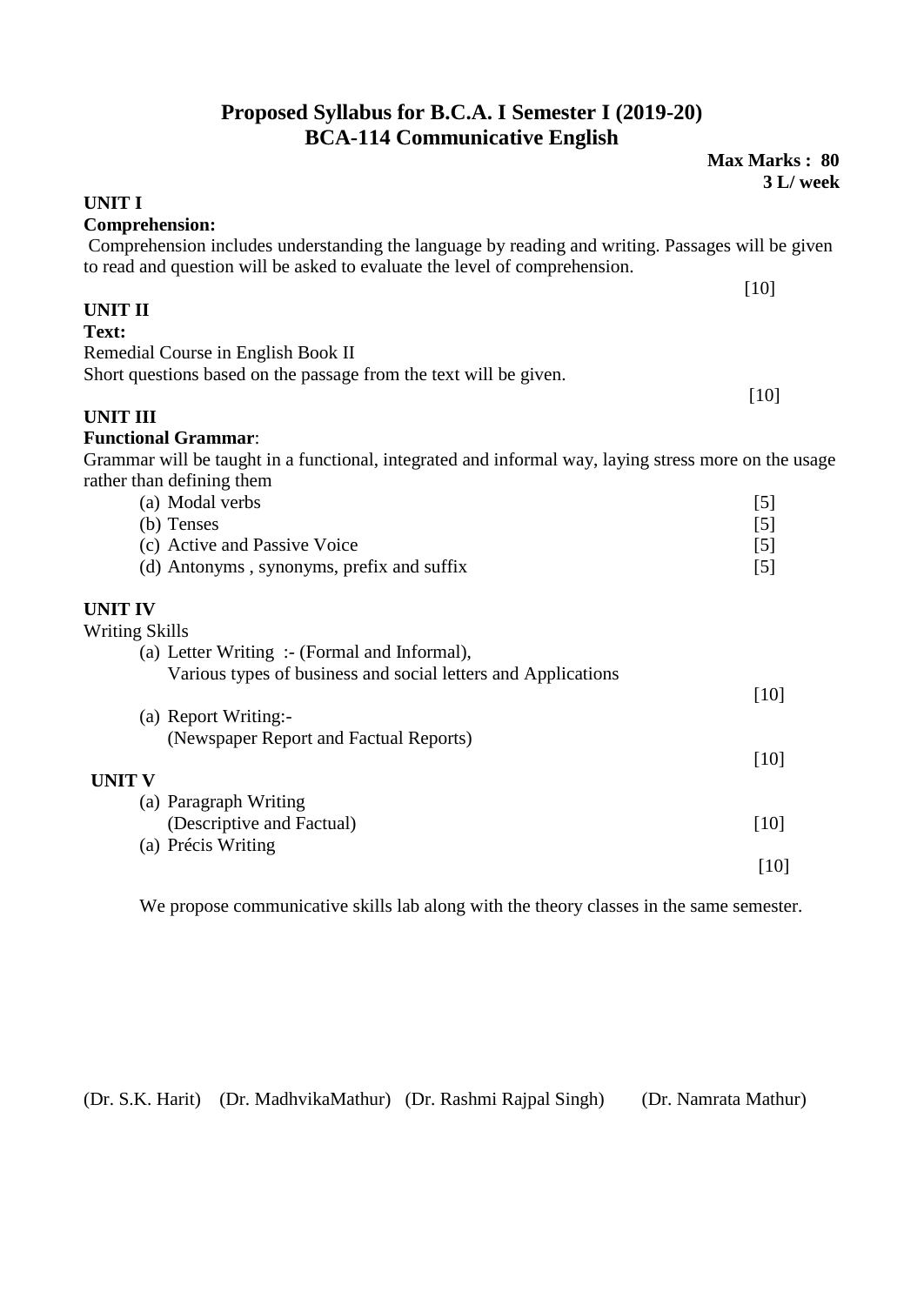# **Proposed Syllabus for BCA I Semester II (2019-20) BCA-214 Communicative English**

### **Max Marks: 80 3L/Week**

### **UNIT I**

| <b>Unseen Passage for analysis</b><br>(Question answers, vocabulary, one word, sentence formation, synonyms and Antonyms)                           |                                   |
|-----------------------------------------------------------------------------------------------------------------------------------------------------|-----------------------------------|
| <b>UNIT II</b>                                                                                                                                      | $[20]$                            |
| (a) Subject verb concord<br>(b) Reported Speech<br>(c) Non Finite verbs: Gerunds, infinitives and participles                                       | $\lceil 5 \rceil$<br>$[5]$<br>[5] |
| <b>UNIT III</b>                                                                                                                                     |                                   |
| (a) Idioms<br>(b) Common Errors [Involving the use of Articles, Prepositions and Tenses]<br>(c) One word substitution.                              | [6]<br>[10]<br>$\lceil 5 \rceil$  |
| <b>UNIT IV</b>                                                                                                                                      |                                   |
| Writing skills: Formal Letters<br>Various types of Business letters related to Job Application and Resume Writing<br>Report writing, Project Report | $[12]$                            |
| <b>UNIT V</b><br>Essay writing and short composition.                                                                                               | [12]                              |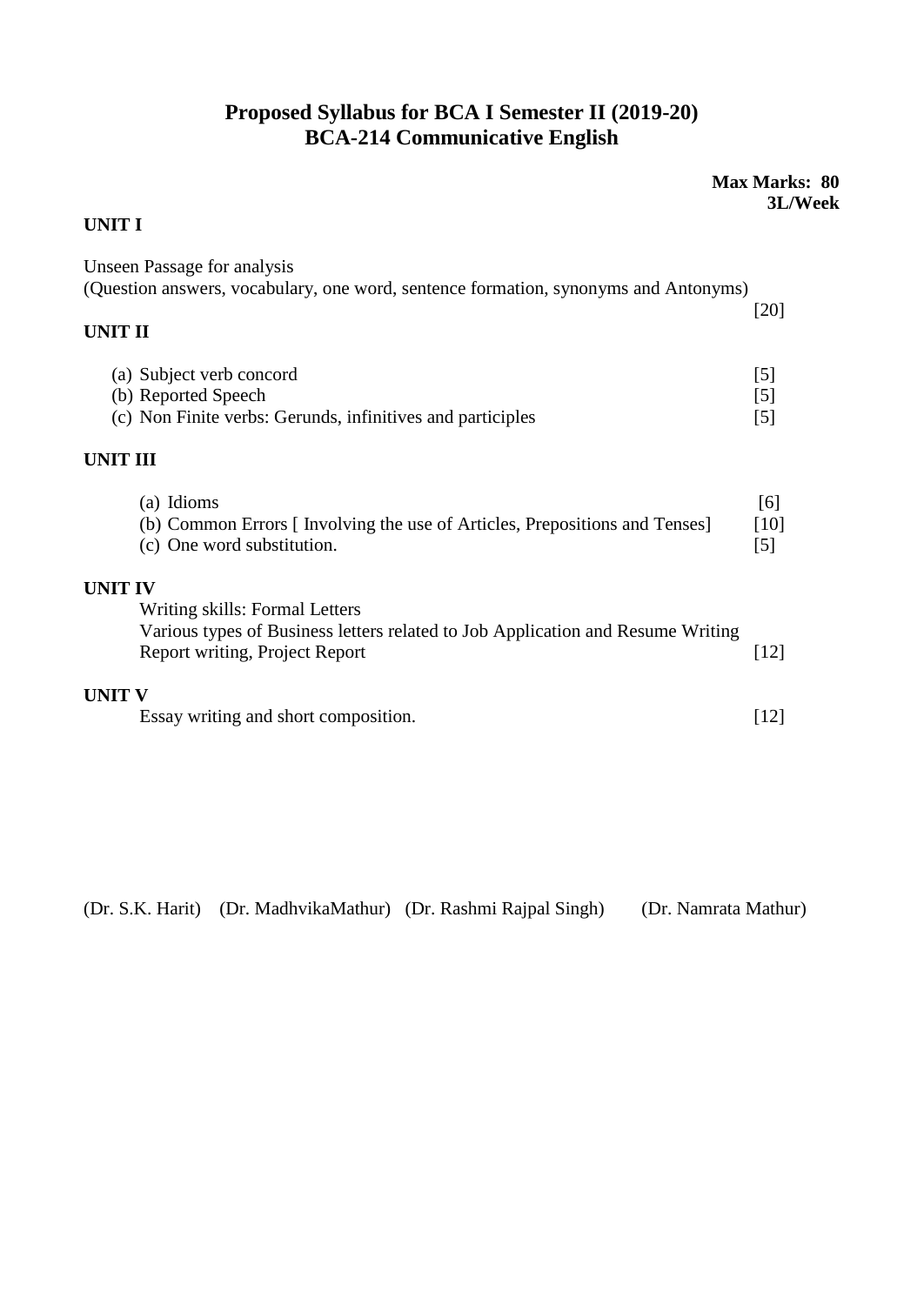### **MCA II Semester (2019-20) Guide Lines for Communication and Soft Skill Lab.**

**Max Marks: 100 2 Pds/ week**

**Essentials of Grammar:** Parts of Speech Tenses Modals **Phonetics** 

**Letter and Resume writing:** Types of Letters Formal / Informal Drafting the Applications Preparation of the Resume Do and Don'ts of Resume

**Presentation Skills** : Importance of Presentation Skills.

Guidelines to make Presentation Interesting, Body Language, Voice Modulation, Audience Awareness, Presentation Plan, Visual Aids, Styles of Presentation.

**Group Discussion –**Definition, Process Guidelines, Helpful Expressions, Evaluation.

**Interview Preparation**: Types of Interview, Preparing for the interviews, attending the Interview. Interview Process, General Etiquettes, Dressing Sense, Postures and Gestures.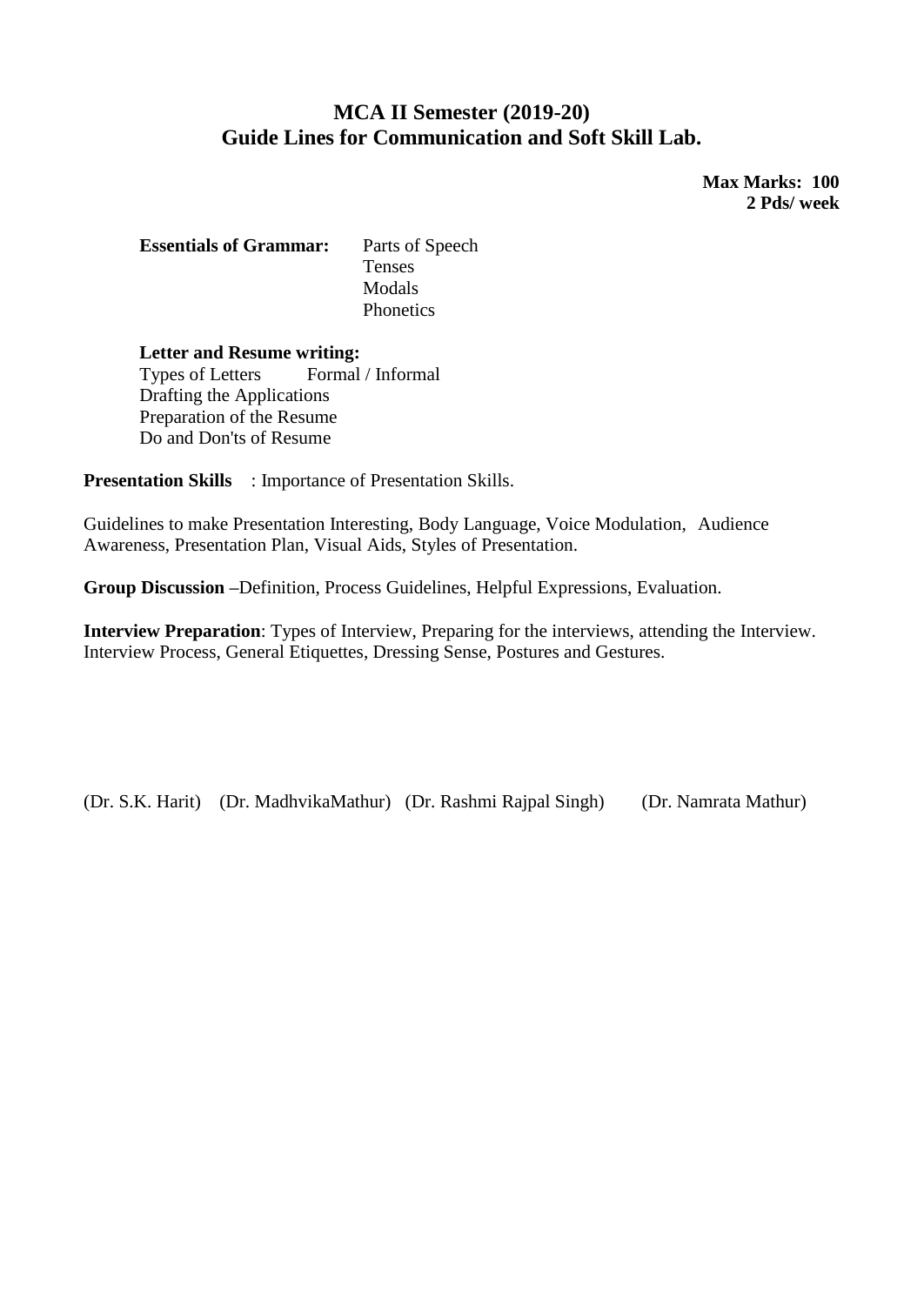#### **SUGGESTED PANEL OF EXAMINERS:-**

| S.No.           | N<br>e <sub>1</sub><br>a<br>$\mathbf{m}$ | $\Delta$ besignation $\Delta$ d | $d$ r<br>e<br>S<br>s                                             |
|-----------------|------------------------------------------|---------------------------------|------------------------------------------------------------------|
| $\mathbf{1}$    | Anil Pathak<br>$Dr$ .                    | Retd. Professor                 | A-294, Shastri Nagar, Jodhpur                                    |
| $\overline{2}$  | Dr. Sharad Rajimwale                     | Retd. Professor                 | 48, Prem Nagar , Pal Road Jodhpur                                |
| $\mathfrak{Z}$  | Dr. Rashmi Rajpal Singh                  | <b>Associate Professor</b>      | Government College, Rohat                                        |
| $\overline{4}$  | Dr. Jagrati Upadhyay                     | <b>Associate Professor</b>      | Sardar Patel University Of Police, Security And Criminal Justice |
| .5              | Dr. Rashmi Mathur                        | <b>Associate Professor</b>      | National Law University, Jodhpur                                 |
| 6               | Dr. Satish Harit                         | <b>Associate Professor</b>      | Jai Narain Vyas University, Jodhpur                              |
| $7\phantom{.0}$ | Dr. Rimika Singhvi                       | Associate Professor             | IIS University, Jaipur                                           |
| 8               | Dr. Rajshree Ranawat                     | <b>Assistant Professor</b>      | Jai Narain Vyas University, Jodhpur                              |
| 9               | Dr. Madhvika Mathur                      | <b>Assistant Professor</b>      | Mahila PG Mahavidhyalaya, Jodhpur                                |
| $\theta$        | Vibha Bhoot<br>$D_r$                     | <b>Assistant Professor</b>      | Jai Narain Vyas University, Jodhpur                              |

### **BOOKS SUGGESTED FOR REFERENCE:-**

- 1. Wren and Martin High School Grammar and Composition.
- 2. Thomas and Martinet Practical English Grammar.
- 3. R. P. Sinha English Grammar and Usage with Composition.
- 4. Sasi Kumar, V. Dutta and Rajeevan-

A course in Listening and Speaking-1 Foundation books.

- 5. Murphy's English Grammar.
- 6. Oxford Practice Grammar.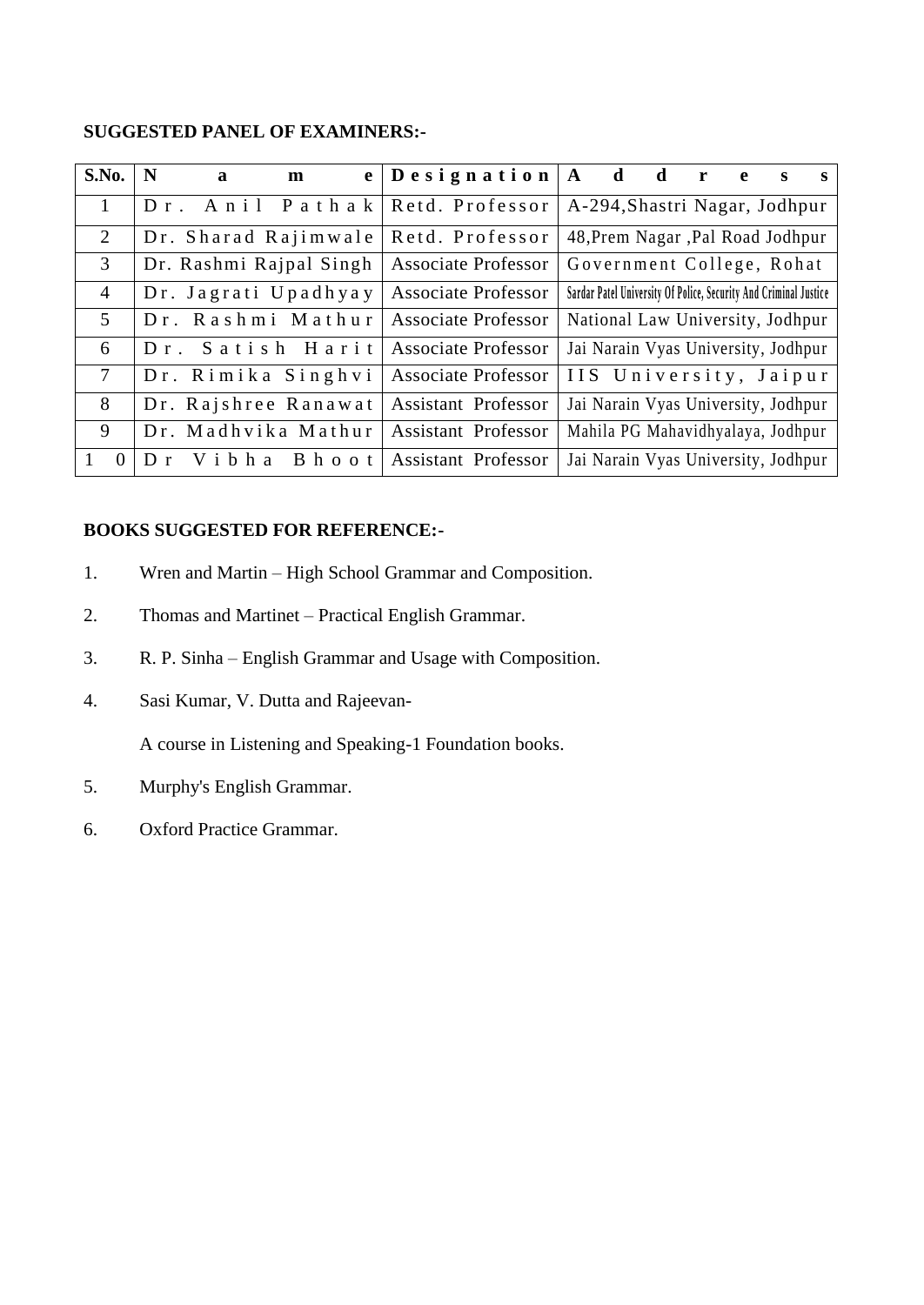# **Lachoo Memorial College of Science &Technology (Autonomous), Jodhpur**

# **Department of English**

## **Attendance Sheet for meeting of Board of Studies held on 04.05.2019**

| 1. Dr. Namrata Mathur  | Chairperson               |
|------------------------|---------------------------|
| 2. Dr. Satish K Herit  | <b>University Nominee</b> |
| 3. Dr. Rashmi Rajpal   | Member                    |
| 4. Dr. Madhvika Mathur | Member                    |